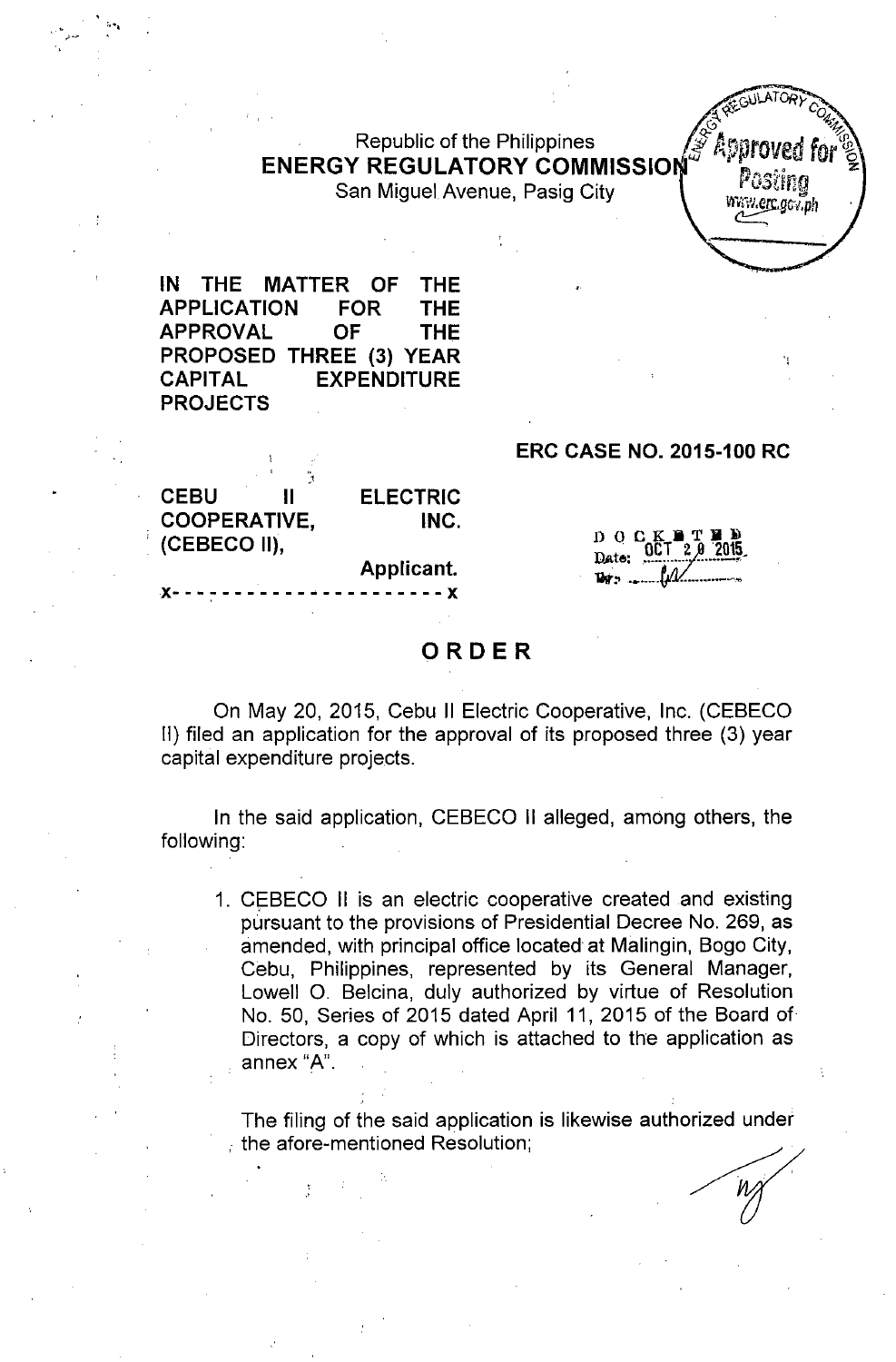"

2. CEBECO II has been granted by the National Electrification Administration (NEA) an authority to operate and distribute electric light and power within the coverage area comprising the Cities of Danao and Bogo and the Municipalities of Borbon, Carmen, Catmon, Compostela, Daanbantayan, Medellin, San Remegio, Sogod, Tabogon, Tabuelan, and Tuburan, all in the Province of Cebu;

## **THE APPLICATION AND ITS PURPOSE**

- 3. This application is filed in compliance with ERC Resolution No. 26, Series of 2009 (A Resolution Amending the Rules for Approval of Regulated Entities' Capital Expenditure Projects) adopted pursuant to the mandate of Section 43 of Republic Act No. 9136, otherwise known as the Electric Power Industry Reform Act of 2001 (EPIRA) and its implementing Rules and Regulations, which categorically provides that all capital expenditure projects (CAPEX) shall be submitted to and for the approval of the Commission prior to its implementation, in relation to ERC Resolution No. 20, Series of 2011 which sets the timelines for the filing of the application;
- 4. The aforecited amended rules were issued by the Commission to ensure that the projects are timely, appropriate, necessary and cost efficient; to ensure that the proposed capital projects are consistent with the Distribution Development Plan (DDP), the Philippine Grid Code (PGC), the Philippine Distribution Code (PDC), and other relevant government issuances; and to ensure that the procurement of equipment, materials and services are transparent, competitive and compliant with the applicable laws and regulations;

## **THE PROJECTS**

5. In accordance with the Amended CAPEX Rules, consistent with the Distribution Development Plan and the Philippine Distribution Code, CEBECO II shall acquire, construct and implement the following three (3) year capital expenditure projects with a total approximate cost of **Four Hundred Eighty-Two Million One Hundred Sixty-Two Thousand Three Hundred Ten and 15/100 Pesos (PhP482, 162,310.15);**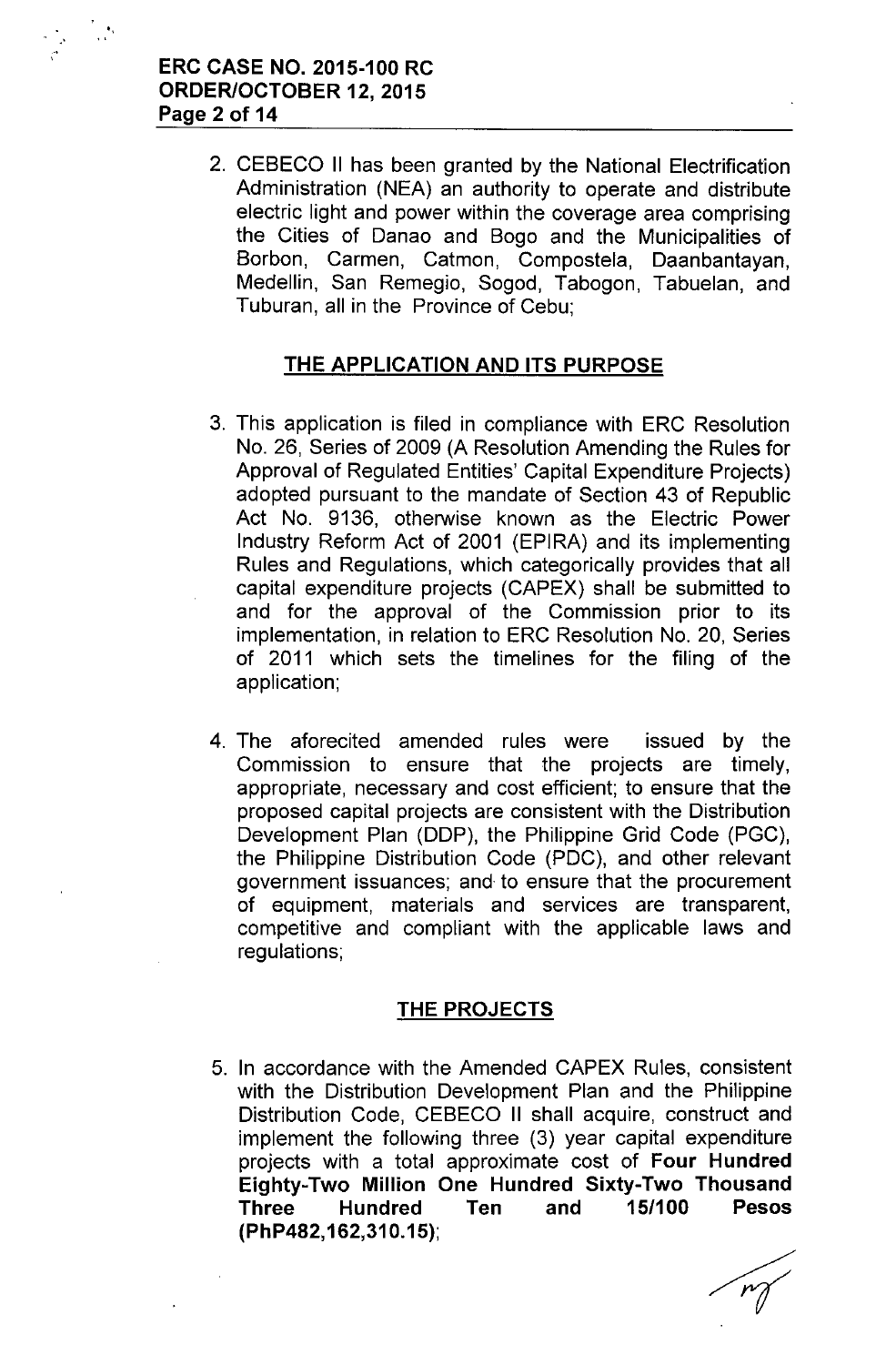

# **5.1. DESCRIPTION OF THE PROJECTS:**

## **5.1.1 Network CAPEX Projects**

# **Capacity Capital Projects**

| <b>PROJECT</b><br><b>CODE</b> | <b>PROJECT DESCRIPTION</b>                          | AMOUNT PER YEAR OF<br><b>IMPLEMENTATION</b> | <b>TOTAL</b><br><b>COST</b> |           |            |
|-------------------------------|-----------------------------------------------------|---------------------------------------------|-----------------------------|-----------|------------|
|                               |                                                     | 2016                                        | 2017                        | 2018      | (P'000)    |
| <b>NTLP-001</b>               | 69 kv TL -DC Canamucan<br>to Dungu-an (12.118 KM)   |                                             | 58,432.03                   |           | 58,432.03  |
| <b>NTLP-002</b>               | 69 kv TL From Buac Bogo<br>to Lapurisima (4.056 KM) |                                             |                             | 19,489.98 | 19,489.98  |
| <b>NTLP-003</b>               | 69 kv TL for Danao new SS<br>$(0.165$ Km)           |                                             | 1,260.30                    |           | 1,260.30   |
| <b>NPSP-001</b>               | 10 MVA Danao Power SS                               |                                             | 32,159.59                   |           | 32,159.59  |
| <b>NPSP-002</b>               | 10 MVA Bogo Power SS                                |                                             |                             | 32,159.59 | 32,159.59  |
| <b>ONDT-002</b>               | <b>Transformer Load</b><br>Management               | 2,359.50                                    | 2,359.50                    | 2,359.50  | 7,078.50   |
| Total Cost (P'000)            |                                                     | 2,359.50                                    | 94,211.42                   | 54,009.07 | 150,579.98 |

# **Power Quality and Reliability Capital Projects**

| <b>NPSP-015</b> | Installation of 333 KVA<br><b>AVR Lanao SS</b>                      | 4,402.00                 |           |           | 4,402.00  |
|-----------------|---------------------------------------------------------------------|--------------------------|-----------|-----------|-----------|
| <b>NPSP-016</b> | Installation of 333 KVA<br><b>AVR Damolog SS</b>                    |                          | 4,402.00  |           | 4,402.00  |
| <b>NPSP-006</b> | <b>Spare Protection System</b>                                      | 3,199.50                 |           |           | 3,199.50  |
| <b>NPSP-007</b> | Spare SS Equipment                                                  | 4,234.34                 |           |           | 4,234.34  |
| <b>NPSP-008</b> | Refurbishment Lugo SS<br><b>Eqmt.protection Upgrading</b>           | w.                       | 7,740.84  |           | 7,740.84  |
| <b>NPSP-009</b> | Refurbishment Luy-A SS<br><b>Egmt.protection Upgrading</b>          |                          | 7,740.84  | ۰         | 7,740.84  |
| <b>NPSP-010</b> | <b>Refurbishment Guinsay SS</b><br><b>Eqmt.protection Upgrading</b> |                          |           | 7,740.84  | 7,740.84  |
| <b>NPSP-011</b> | 69 KV Tie-Line Breaker<br>Carmen                                    | 9,571.33                 |           |           | 9,571.33  |
| <b>NPSP-012</b> | 69 KV Tie-Line Breaker<br>Lugo                                      | $\blacksquare$           | 16,099.28 | $\bullet$ | 16,099.28 |
| <b>NPSP-013</b> | 69 KV Tie-Line Breaker<br>Luy-A                                     | $\overline{\phantom{0}}$ |           | 16,099.28 | 16,099.28 |
|                 | Total Cost (P'000)                                                  | 21,407.17                | 35,982.97 | 23,840.12 | 81,230.27 |

 $\gamma$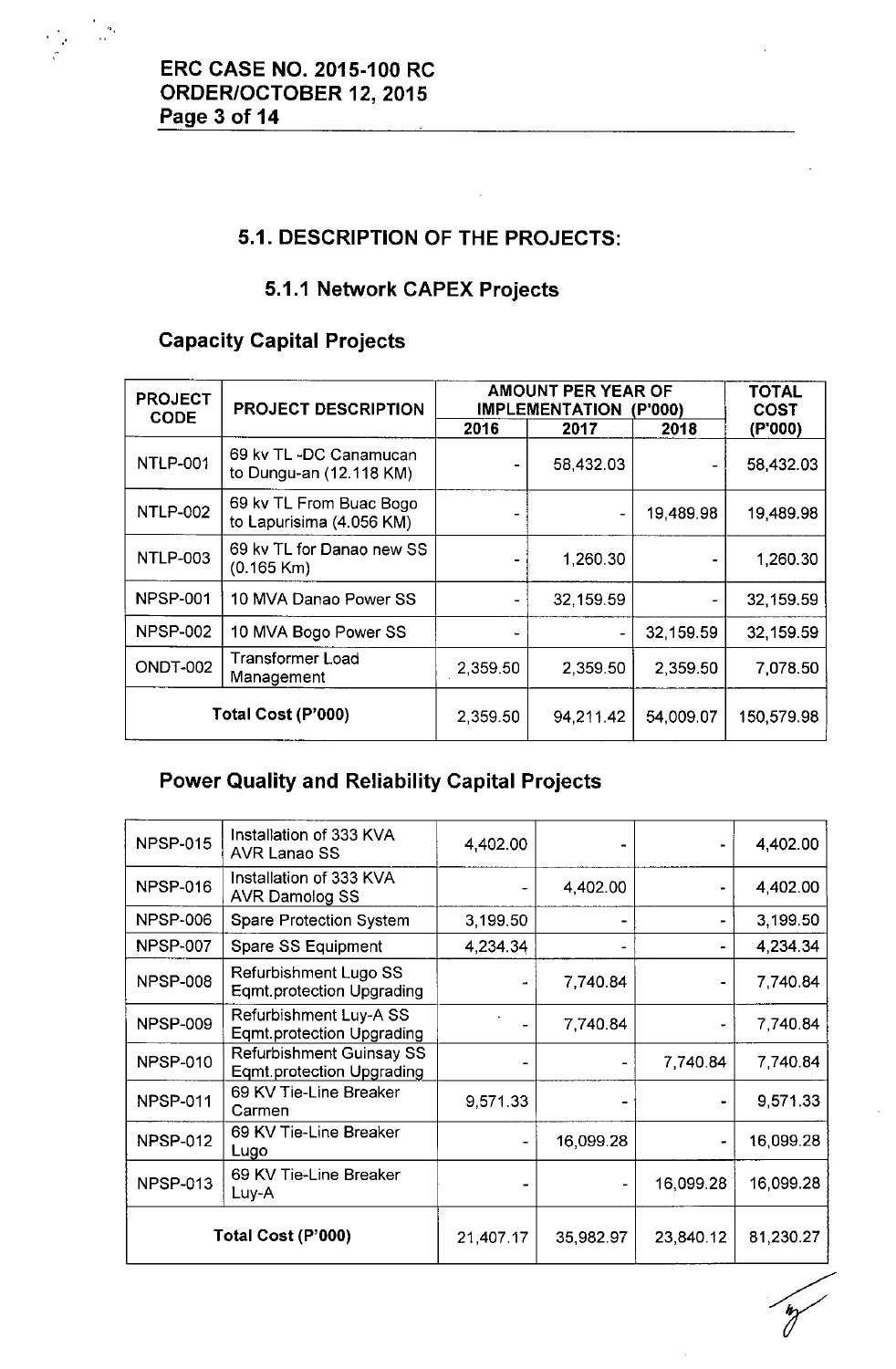

# **5.1.2 Other Network CAPEX Projects**

# **Sub-transmission Development**

| ONTLP-<br>005        | <b>TRANSCO Asset</b><br>Acquisition 69 KV TL<br>Compostela to<br>Consolacion | 7,108.94  |  | 7,108.94  |
|----------------------|------------------------------------------------------------------------------|-----------|--|-----------|
| <b>ONPSP-</b><br>003 | <b>TRANSCO Asset</b><br>Acquisition 5MVA Logo                                | 6,044.00  |  | 6,044.00  |
| <b>ONPSP-</b><br>004 | <b>TRANSCO Asset</b><br>Acquisition<br>5MVA Luy-A                            | 7,384.98  |  | 7,384.98  |
| <b>ONPSP-</b><br>005 | <b>TRANSCO Asset</b><br>Acquisition<br>10MVA Guinsay                         | 24,511.83 |  | 24,511.83 |
|                      | Total Cost (P'000)                                                           | 45,049.74 |  | 45,049.74 |

# **RE (Non-Subsidy)**

| ONDLP-<br>001                                                               | <b>System Uprating</b>             | 14,352.09 | 14,352.09 | 14,352.09 | 43,056.27 |
|-----------------------------------------------------------------------------|------------------------------------|-----------|-----------|-----------|-----------|
| <b>ONDLP-</b><br>002                                                        | <b>Distribution Line Expansion</b> | 12,130.61 | 12,130.61 | 12,130.61 | 36,391.82 |
| <b>ONDLP-</b><br><b>Additional Transformer for</b><br>001<br>line Expansion |                                    | 2,951.50  | 2,951.50  | 2,951.50  | 8,854.50  |
| Total Cost (P'000)                                                          |                                    | 29,434.20 | 29 434.20 | 29,434.20 | 88,302.59 |

## **Metering/SOW**

| <b>ONMRP-</b><br>01 | <b>New Service</b><br><b>Connection Meter</b> | 7,106.88  | 7,106.88  | 7,106.88  | 21,320.65 |
|---------------------|-----------------------------------------------|-----------|-----------|-----------|-----------|
| <b>ONMRP-</b><br>02 | SDW new service<br>connection                 | 4,448.47  | 4,448.47  | 4,448.47  | 13,345.41 |
| Total Cost (P'000)  |                                               | 11,555.35 | 11,555.35 | 11,555.35 | 34,666.06 |
|                     |                                               |           |           |           |           |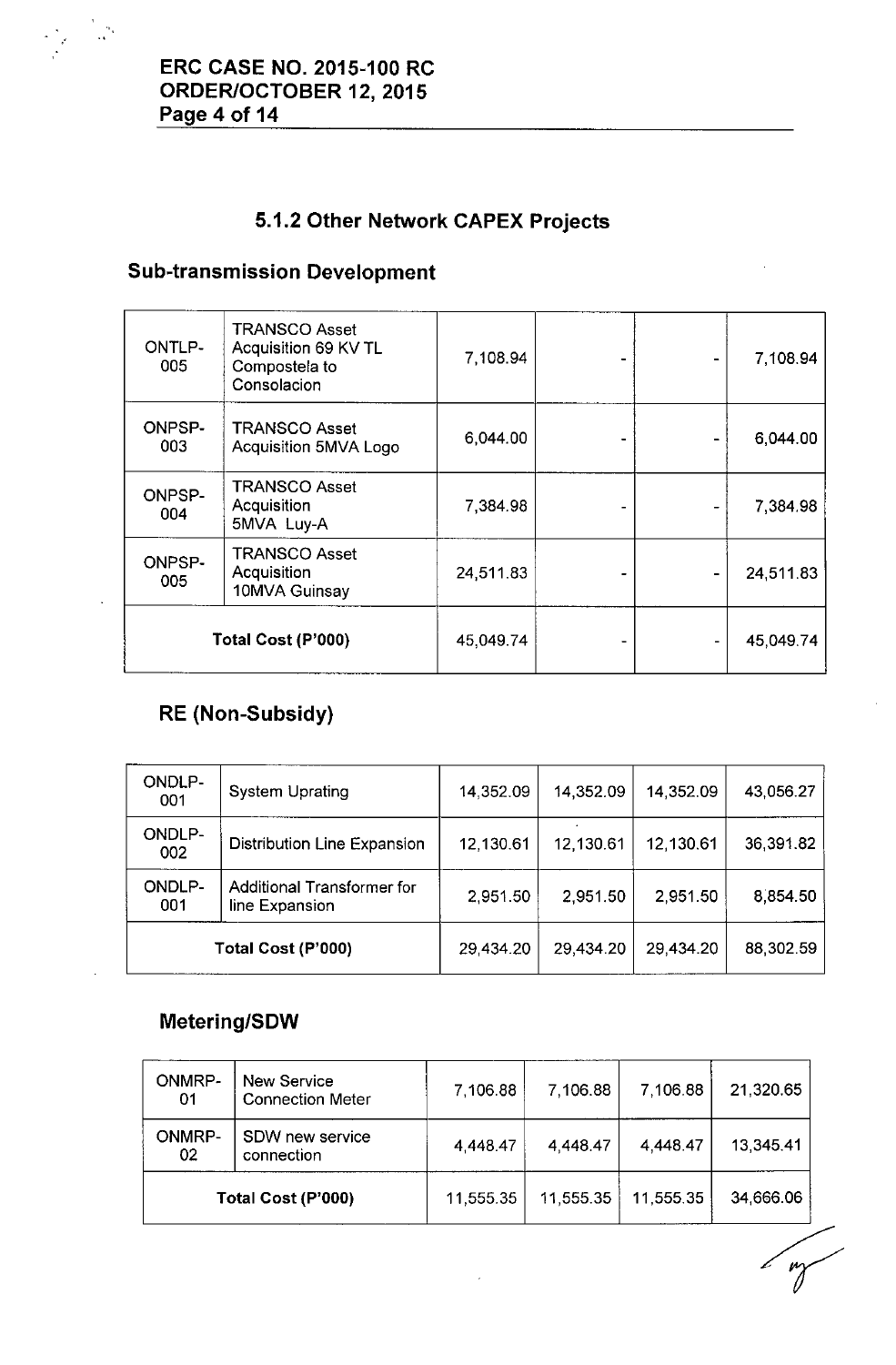# **5.1.3 Non - Network CAPEX Projects**

# **Land Acquisition**

.'

| NNLAP-<br>001 | <b>Borbon Action Center</b>                                               | 2,000.00 |          |          | 2,000.00 |
|---------------|---------------------------------------------------------------------------|----------|----------|----------|----------|
| NNLAP-<br>002 | Danao Substation<br><b>Project Procurement</b><br>of Lot (500 Sq. Mtr.)   |          | 3,000.00 |          | 3,000.00 |
| NNLAP-<br>003 | <b>Bogo Substation Project</b><br>Procurement<br>οf<br>Lot (500 Sq. Mtr.) |          |          | 2,000.00 | 2,000.00 |
|               | Total Cost (P'000)                                                        | 2,000.00 | 3,000.00 | 2,000.00 | 7,000.00 |

# **Facility Development/Office Improvement**

| NNFDP-<br>001      | <b>Main Office Perimeter</b><br>Fence                      |                | 3,431.60 |           | 3,431.60  |
|--------------------|------------------------------------------------------------|----------------|----------|-----------|-----------|
| NNFDP-<br>002      | Main & Danao Office<br>Motorpool<br>Bldg. Const.           | 4 975.86       |          |           | 4,975.86  |
| NNFDP-<br>003      | Motorpool State of the<br>Art Equipment                    | 923.82         |          |           | 923.82    |
| NNFDP-<br>004      | <b>Covered Court</b>                                       |                |          | 9,797.50  | 9,797.50  |
| NNFDP-<br>005      | Refurbishment of Area<br><b>Offices/Action Centers</b>     | 900.00         |          |           | 900.00    |
| NNFDP-<br>006      | Main Office and DAO<br>Parking Area<br>(Consumer/Employee) | 660.93         |          |           | 660.93    |
| NNFDP-<br>007      | Landscaping of Main &<br>Area Offices/Action<br>Centers    | $\overline{1}$ | 736.03   |           | 736.03    |
| NNFDP-<br>008      | Main Office and DAO<br>Parking Area (Coop<br>Vehicle)      |                | 535.96   |           | 535.96    |
| NNFIP-001          | Main Office / Action<br><b>Center Furniture</b>            | 500.00         | 500.00   | 500.00    | 1,500.00  |
| Total Cost (P'000) |                                                            | 7,960.61       | 5,203.58 | 10,297.50 | 23,461.69 |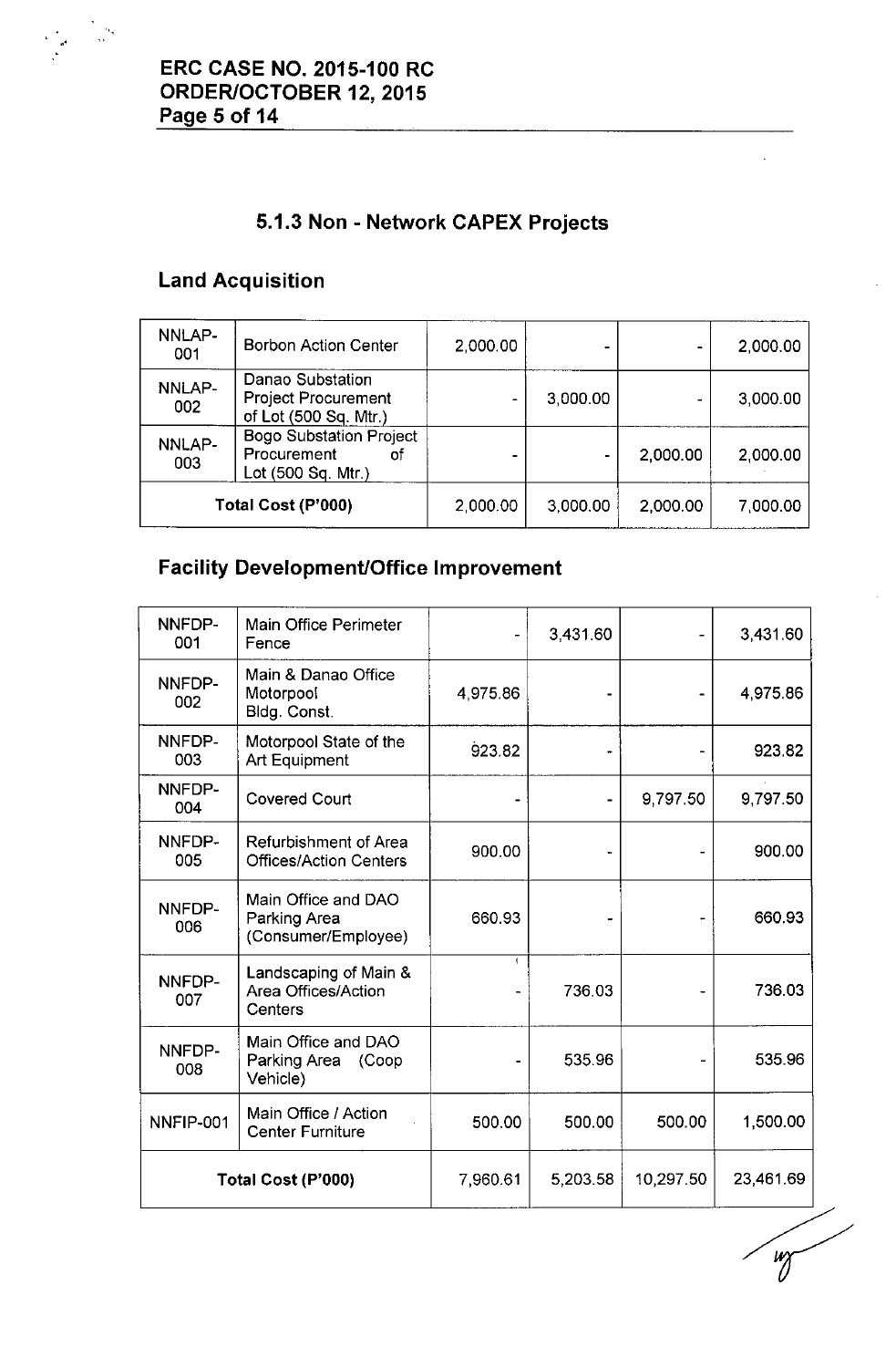# Mobilization and Automation Improvement

| NNMIP-<br>001      | Vehicle 4-W<br>Procurement        | 6,618.00  | 3,756.00  | $\bullet$ | 10.374.00 |
|--------------------|-----------------------------------|-----------|-----------|-----------|-----------|
| NNMIP-<br>002      | Vehicle Motorcycle<br>Procurement | 799.99    |           |           | 799.99    |
| NNMIP-<br>003      | Vehicle 6-W<br>Procurement        |           | 11,550.00 | 1,250.00  | 12,800.00 |
| NNITP-<br>001      | Information Technology<br>Project | 3,389.62  | 3,389.62  | 3,389.62  | 10,168.87 |
| Total Cost (P'000) |                                   | 10,807.61 | 18,695.62 | 4,639.62  | 34,142.86 |

## Testing Equipment

| 001 | NNTEAP-   Testing Equipment<br><b>Acquisition Project</b> | 11,013.22 | 1.065.90 | 5,650.00 | . 17,729.12 |
|-----|-----------------------------------------------------------|-----------|----------|----------|-------------|
|-----|-----------------------------------------------------------|-----------|----------|----------|-------------|

## Summary of Projects

| <b>ITEM</b> | <b>PROJECT</b>                |            | <b>AMOUNT PER YEAR OF</b><br><b>IMPLEMENTATION</b><br>(P'000) |            |            |  |
|-------------|-------------------------------|------------|---------------------------------------------------------------|------------|------------|--|
|             |                               | 2016       | 2017                                                          | 2018       | (P'000)    |  |
| 5.1.1       | <b>Network Projects</b>       | 23,766.67  | 130,194.38                                                    | 77,849.19  | 231,810.25 |  |
| 5.1.2       | <b>Other Network Projects</b> | 86,039.29  | 40.989.55                                                     | 40,989.55  | 168,018.39 |  |
| 5.1.3       | Non-Network Projects          | 31,781.44  | 27,965.11                                                     | 22,587.12  | 82,333.67  |  |
|             | <b>Grand Total</b>            | 141,587.41 | 199,149.04                                                    | 141,425.86 | 482,162.31 |  |

# JUSTIFICATION OF THE CAPITAL PROJECTS

- 6. With the prevailing situation in the electric power industry vis-a-vis the consumers' demand, CEBECO II deems appropriate to embark on asset development and expansion in order to meet the growing demands;
- 7. The procurement of the aforementioned projects is of great necessity in the schedules herein provided, otherwise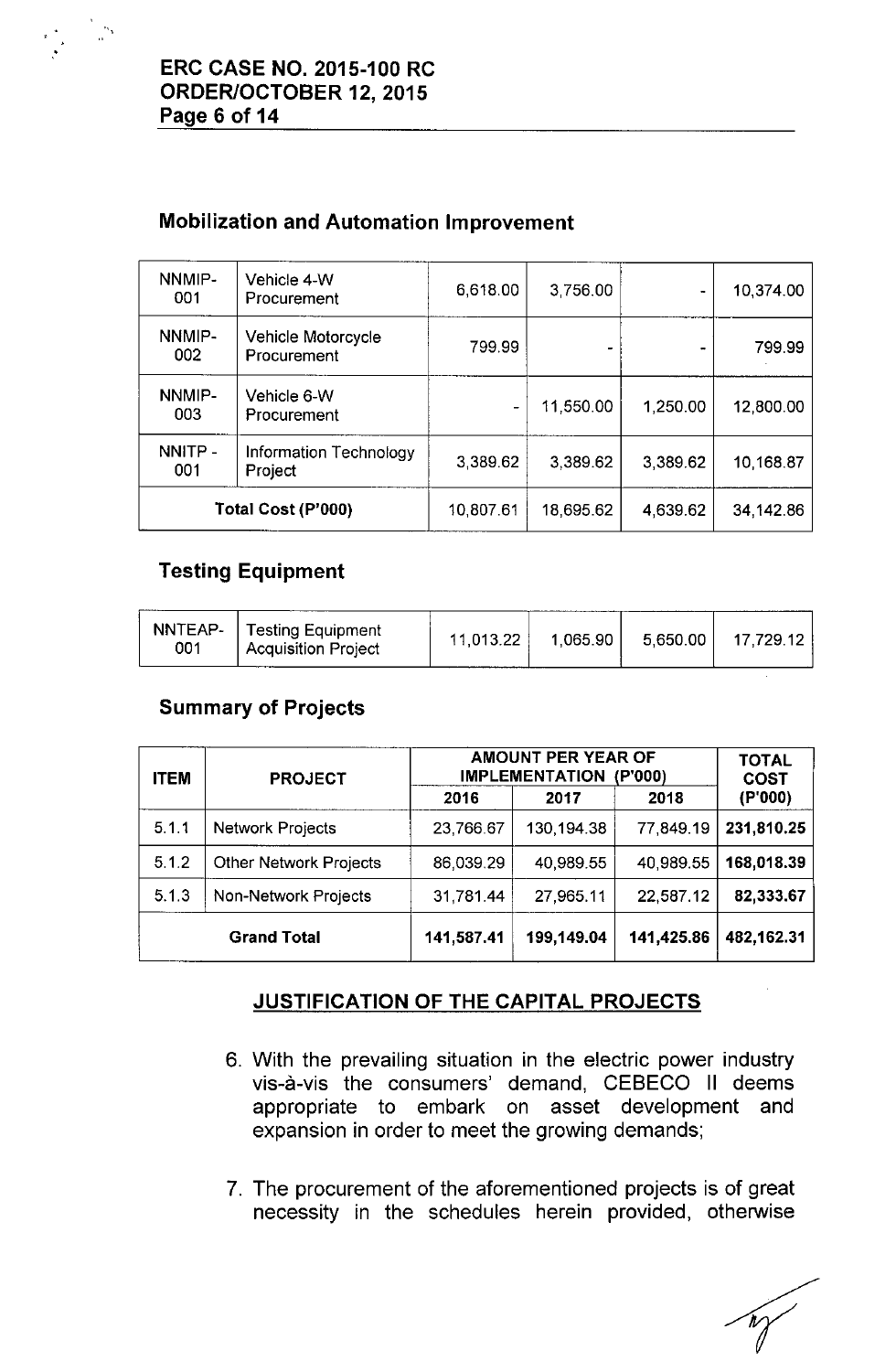service decline is eminent, to the prejudice of the consumers;

8. If a Force Majeure or Fortuitous event, as the case may be, occurs, CEBECO II shall seek the ERC's confirmation of the implementation of the capital projects arising from such event;

### **RELATED AND INDISPENSABLE DOCUMENTS**

9. Consistent with the requirement of the filing of applications for approval of capital projects, CEBECO II attached and made an integral part of the instant application the justifications, related and indispensable documents chronologically arranged and contained in Annex "B" of the same;

### **BOARD APPROVAL OF THE PROPOSED PROJECTS**

- 1O. Finding the proposed capital expenditure projects reasonable, appropriate, necessary and beneficial to the consumers, it being envisioned to further their interests; there being no adverse effects on its implementation, CEBECO II's Board of Directors passed Resolution No. 49, Series of 2015 dated April 11, 2015 approving the proposed CAPEX, a copy of which is attached to the application as Annex "C";
- 11. Information on the proposed capital projects had been widely disseminated through posting in the conspicuous places in the Cities of Danao and Bogo and the Municipalities of Borbon, Carmen, Catmon, Compostela, Daanbantayan, Medellin, San Remegio, Sogod, Tabogon, Tabuelan, and Tuburan as certified to by Maria Melagrosa F. Zaragoza, CEBECO II's employee tasked to undertake such dissemination, a copy of which is attached to the application as annex "0". The Notices posted in the areas aforementioned specifically contained the following: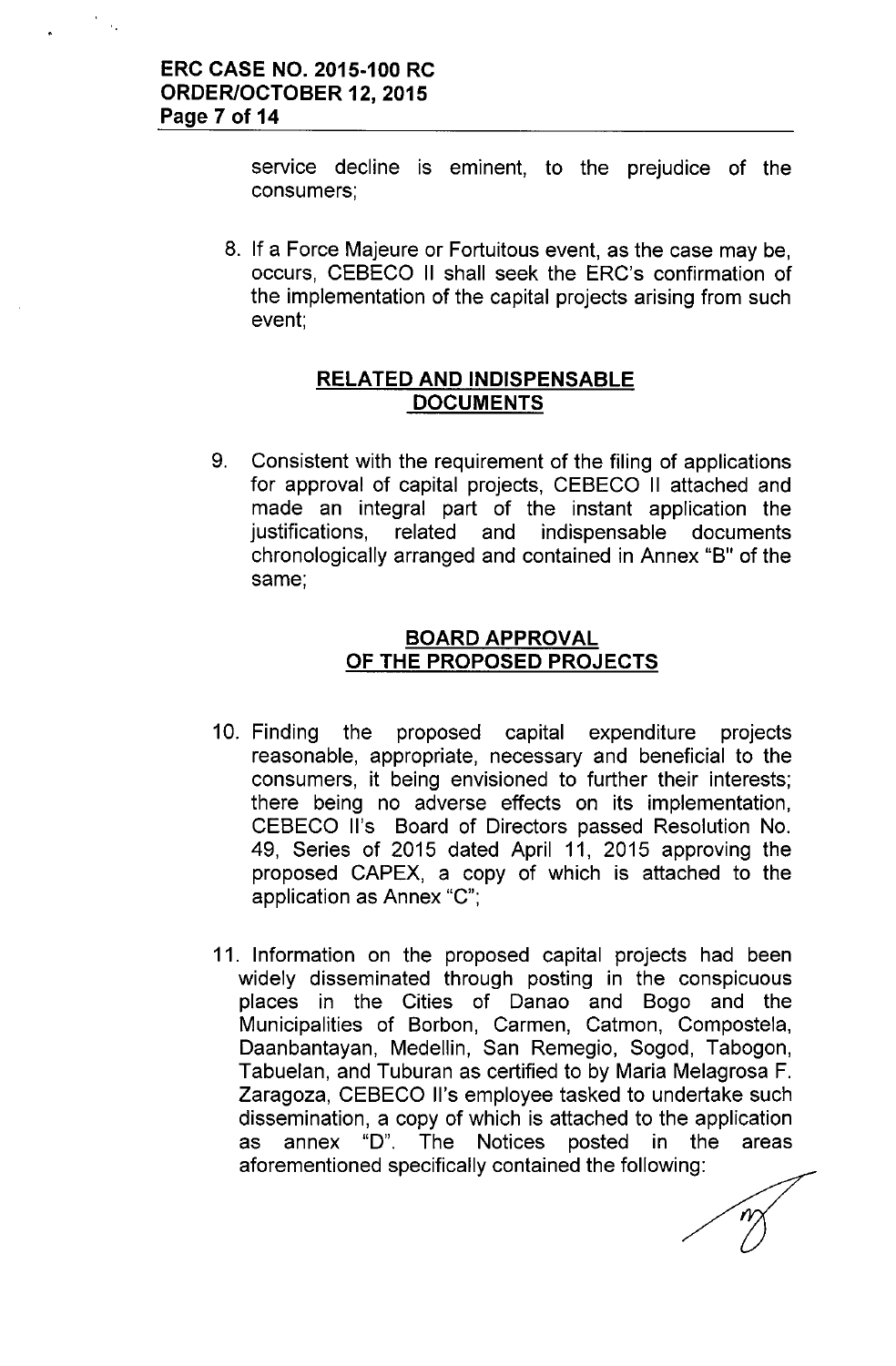- a. the proposed projects;
- b. the reasons for proposing said projects;
- c. the source of fund for the said projects; and
- d. indicative rate impact of the said projects;

### **SOURCES OF FUNDS FOR THE PROJECTS**

- 12. In the implementation of the proposed projects, it shall partly utilize its internally generated funds out of the Reinvestment Fund For Sustainable Capital Expenditures (RFSC), and part of the fund shall be sourced through a financing program from the interested lender that shall charge the least interest. A separate application for authority to secure loan shall be filed with the Commission;
- 13. The implementation of the proposed CAPEX shall bring forth an indicative rate impact as follows:

#### **Sources of Funds**

| Amounts in PhP '000 |           |            |            |            |  |  |
|---------------------|-----------|------------|------------|------------|--|--|
| <b>Particulars</b>  | 2016      | 2017       | 2018       | Total      |  |  |
| <b>RFSC</b>         | 98,108.49 | 111,244.53 | 115,774.56 | 325,127.58 |  |  |
| Loan                |           | 96,300.39  | 56.098.03  | 152,398.42 |  |  |
| Total               | 98,108.49 | 207,544.92 | 171 872.60 | 477,526.00 |  |  |

### **Fund Requirement**

Amounts in PhP '000

| <b>Particulars</b>                     | 2016       | 2017       | 2018       | Total        |
|----------------------------------------|------------|------------|------------|--------------|
| <b>CAPEX Projects</b><br>Amortizations | 141,587.41 | 199,149.04 | 141,425.86 | 482, 162. 31 |
| (both existing and new)                | 15,800.01  | 28,504.35  | 35,892.85  | 80,197.21    |
| <b>CAPEX Approval Fees</b>             | 1.100.46   | 1,532.17   | 1,099.25   | 3.731.89     |
| Total                                  | 158,487.88 | 229.185.57 | 178,417.96 | 566,091.41   |

## **Projected Revenue from RFSC**

|                           |           |            | Amounts in PhP '000 |            |
|---------------------------|-----------|------------|---------------------|------------|
| <b>Particulars</b>        | 2016      | 2017       | 2018                | Total      |
| Projected mWh Sales       | 337,839   | 383,073    | 398,673             | 1,119,585  |
| <b>Existing RFSC Rate</b> | 0.2904    | 0.2904     | 0.2904              |            |
| Total                     | 98,108.49 | 111.244.53 | 115,774.56          | 325,127.58 |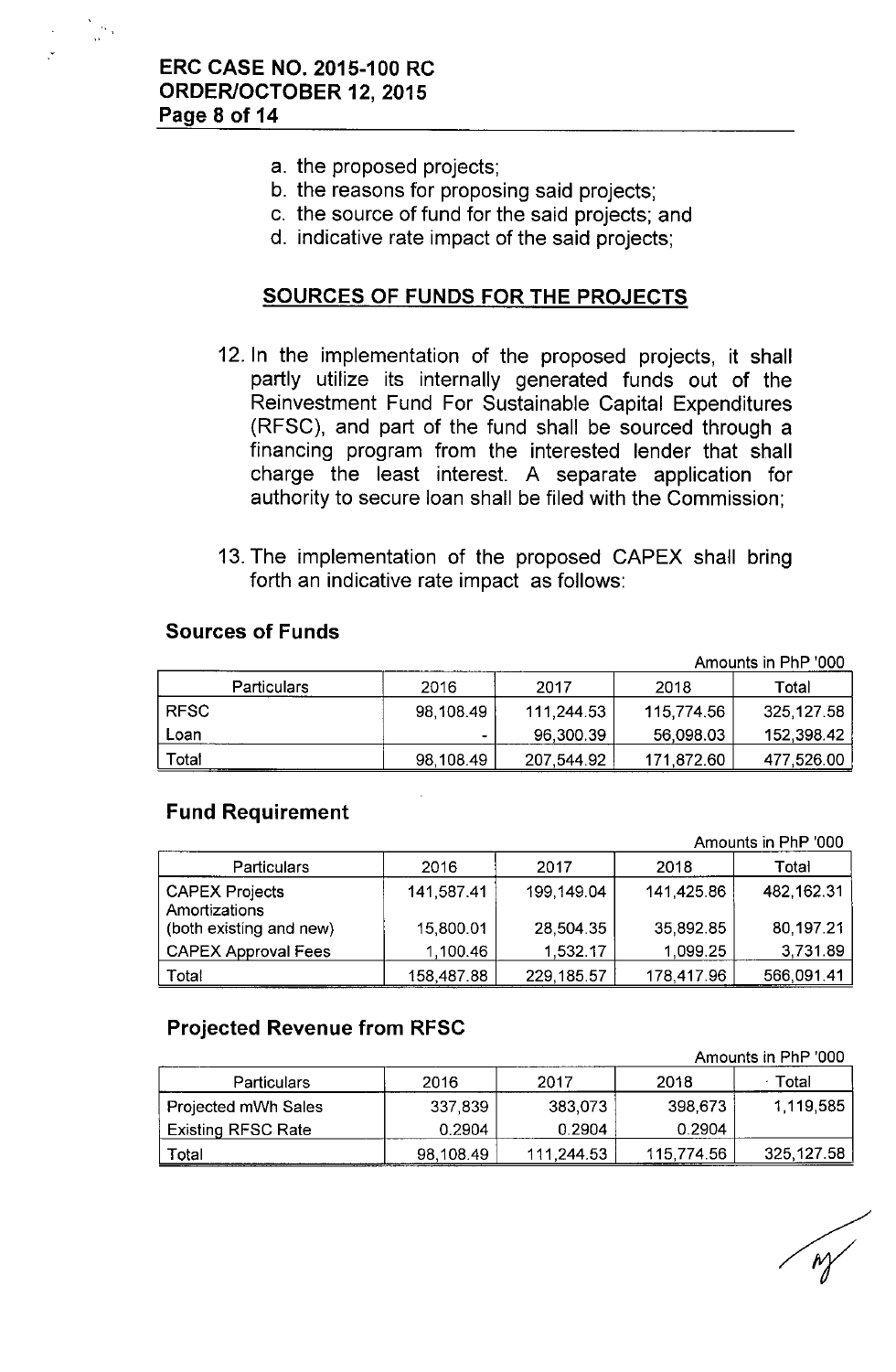

## **Estimated Cash Flow**

|                            |            |             | Amounts in PhP '000 |             |  |
|----------------------------|------------|-------------|---------------------|-------------|--|
| Particulars                | 2016       | 2017        | 2018                | Total       |  |
| <b>CAPEX Projects</b>      | 141,587.41 | 199,149.04  | 141.425.86          | 482, 162.31 |  |
| Amortizations              | 15,800.01  | 28,504.35   | 35,892.85           | 80,197.21   |  |
| <b>CAPEX Approval Fees</b> | 1,100.46   | 1,532.17    | 1,099.25            | 3,731.89    |  |
| <b>Total Outflow</b>       | 158,487.88 | 229, 185.57 | 178,417.96          | 566,091.41  |  |
| Projected Revenue from     |            |             |                     |             |  |
| <b>RFSC</b>                | 98,108.49  | 111,244.53  | 115,774.56          | 325, 127.58 |  |
| <b>RFSC Balance from</b>   |            |             |                     |             |  |
| preceding year             | 82,415.14  | 22,035.74   | 395.09              | 82,415.14   |  |
| Loan Proceeds              |            | 96,300.39   | 56,098.03           | 152,398.42  |  |
| <b>Total Inflow</b>        | 180,523.62 | 229,580.66  | 172,267.68          | 559,941.14  |  |
| Net Cash Flow              | 22,035.74  | 395.09      | (6,150.27)          | (6, 150.27) |  |

## **Indicative Rate Impact**

| <b>Particulars</b>                                       | Amounts in PhP '000 |
|----------------------------------------------------------|---------------------|
| Cash deficit at end of third year based on existing RFSC |                     |
| rate                                                     | 6,150.27            |
| Projected mWh Sales in three years                       | 1.119,585.34        |
| Rate Increase                                            | 0.0055              |

## **COMPLIANCE WITH PRE-FILING REQUIREMENTS**

- 14. In compliance with Section 2, Rule 6 of the ERC Rules of Practice and Procedure, copies of the instant application together with all its annexes and accompanying documents had been furnished to the Legislative Body of the City of Bogo, Cebu where it principally operates and the Legislative Body of the Province of Cebu. Likewise, the same was published in The Freeman, a newspaper of general circulation within its franchise area;
- 15.As proof of such compliances is the Affidavit of Service executed by Romeo S. Torrizo Jr., an associate under the Office of the General Manager, and the first page of the instant application bearing the stamp "RECEIVED", attached as Annex "E", "F" and "G" to said application. Likewise, a copy of the said application was published in the Freeman, a newspaper of general circulation in CEBECO II's franchise area and the Province of Cebu, as evidenced by the Affidavit of Publication executed by the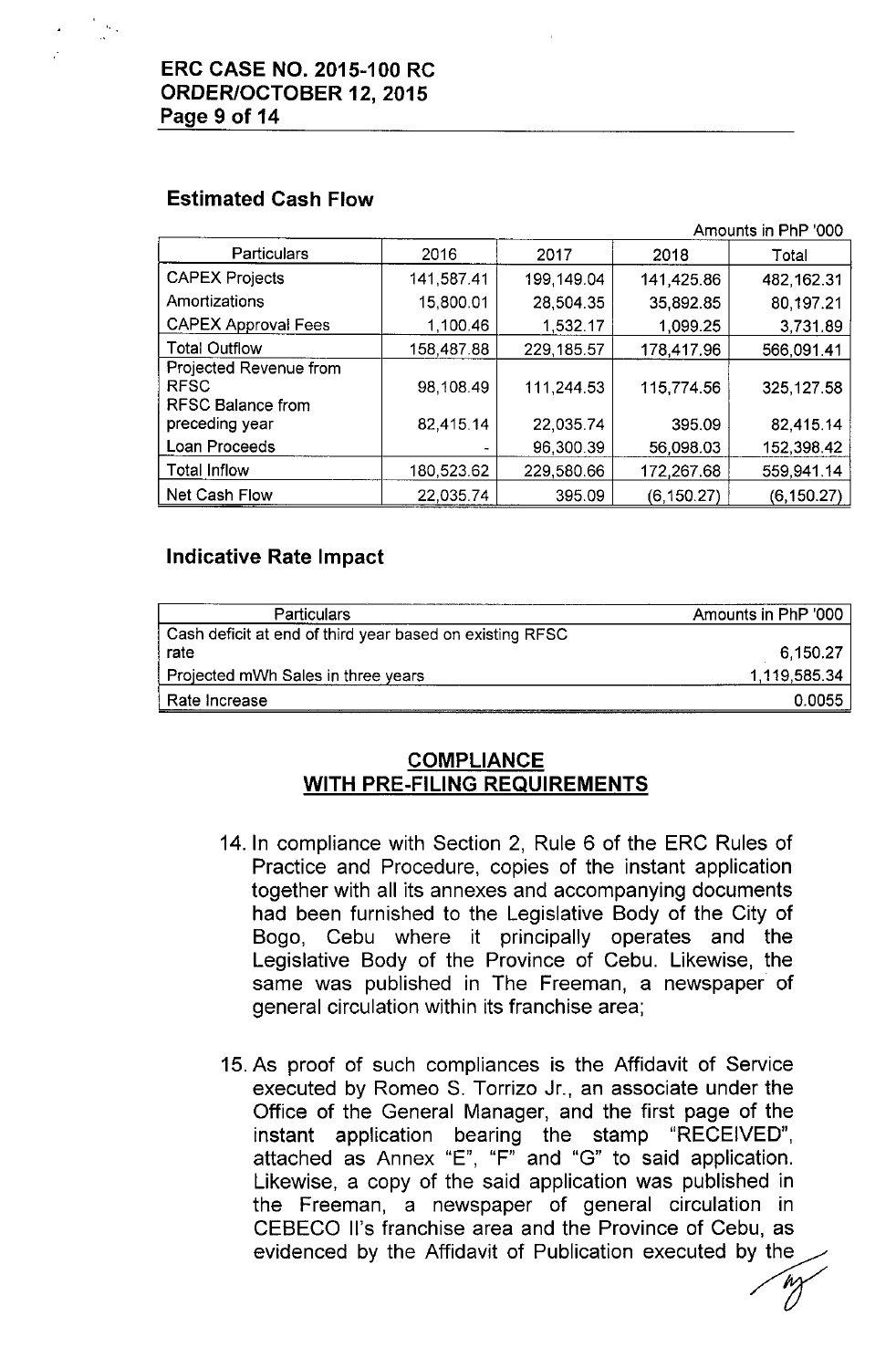Editor, and original copy of the issue showing the published application, copies of which are attached to the application as Annexes "H" and "I", respectively;

16. Moreover, prior to the filing of this application, a pre-filing conference with the concerned staff of the Commission was conducted on April 23, 2015 pursuant to Section 4 of Rule 6, and for purposes of determining completeness of the supporting documents attached to it; and

### PRAYER

- 17. CEBECO II prays that the Commission:
	- a. After due notice and hearing, approve and declare the capital projects/expenditures subject of its application as just, reasonable, and equitable pursuant to the provisions of ERC Resolution No. 26, Series of 2009, and other related laws, rules and regulations; and
	- b. Allow/ authorize the recovery of its expenditures/costs incurred in the implementation of the Capital Expenditure Projects from its members-consumers.

Finding the said application to be sufficient in form and in substance with the required fees having been paid, the same is hereby set for jurisdictional hearing, expository presentation, pre-trial conference and evidentiary hearing on November 26, 2015 (Thursday) at ten o'clock in the morning (10:00 A.M.) at the Principal Office of CEBECO II, Malingin, Bogo City, Cebu.

CEBECO II is hereby directed to cause the publication of the attached Notice of Public Hearing, at its own expense, twice (2x) for two (2) successive weeks in two (2) newspapers of general circulation in the Philippines, with the date of the last publication to be made not later than ten (10) days before the date of the scheduled initial hearing. It is also directed to inform the consumers within its franchise area, by any other means available and appropriate, of the filing of the instant application, its reasons therefor, and of the scheduled hearing thereon.

Let copies of the application, this Order and the attached Notice of Public Hearing be furnished the Office of the Solicitor General re<br>al<br>*m*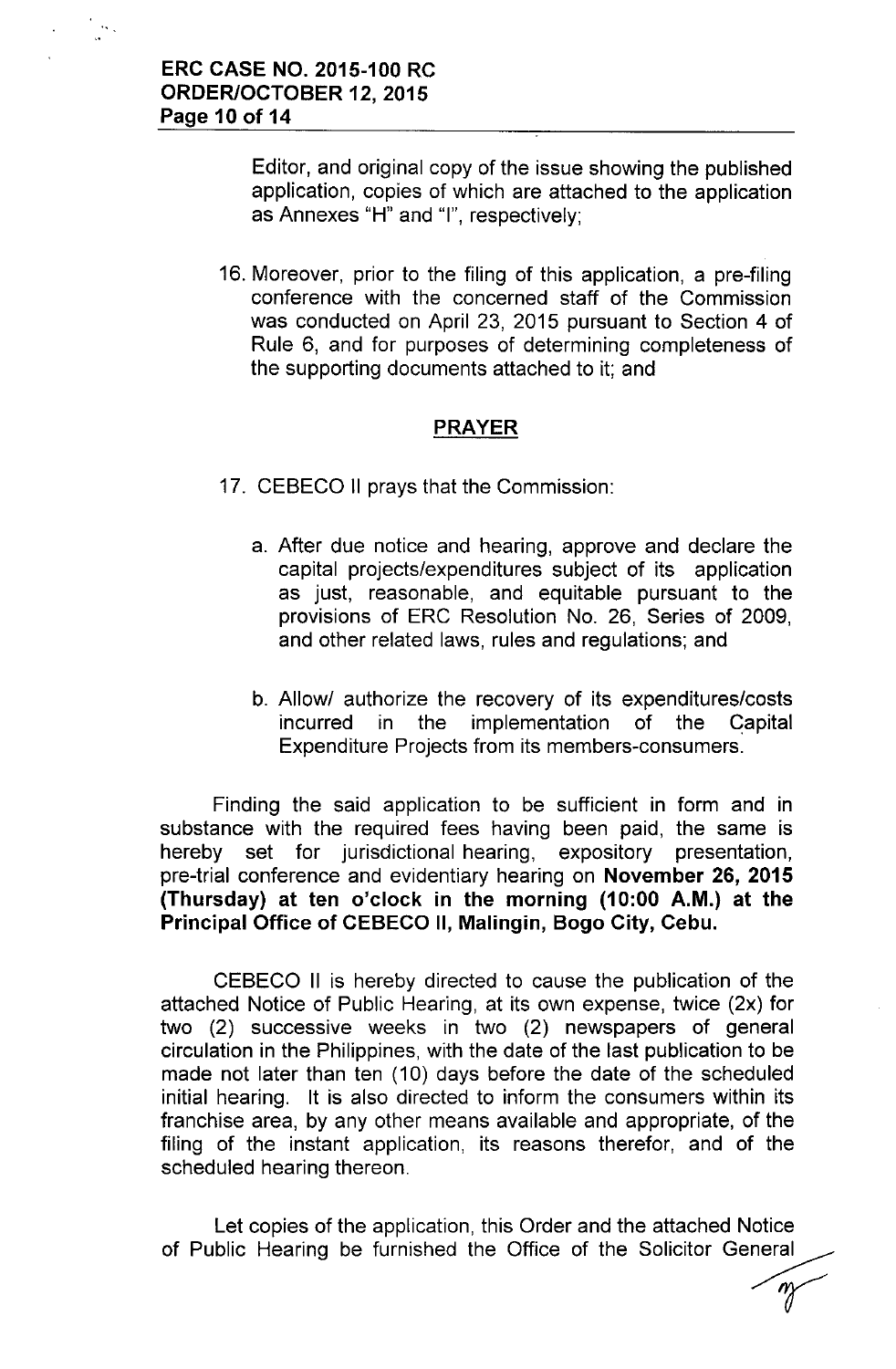### **ERC CASE NO. 2015-100 RC ORDER/OCTOBER** 12, **2015 Page 11 of 14**

(OSG), the Commission on Audit (COA), and the Committees on Energy of both Houses of Congress. They are hereby requested, if they so desire, to send their duly authorized representatives at the scheduled hearing.

Likewise, let copies of this Order and the attached Notice of Public Hearing be furnished the Offices of the Governor of the Province of Cebu and the Mayors of the Cities/Municipalities within CEBECO II's franchise area for the appropriate posting thereof on their respective bulletin boards.

CEBECO II is hereby directed to furnish all those making requests therefor with copies of the application and its attachments, subject to reimbursement of reasonable photocopying costs.

On the date of the initial hearing, CEBECO II must submit to the Commission its written Compliance with the jurisdictional requirements attaching therewith, methodically arranged and duly marked, the evidences on the actual posting and publication of the Notice of Public Hearing consisting of certifications issued to. that effect, signed by the afore-mentioned Governor and Mayors or their duly authorized representatives, bearing the seals of their offices, and the affidavits of the Editors or Business Managers of the newspapers where the said Notice of Public Hearing were published together with the complete issues of the said newspapers, and such other proofs of compliance with the requirements of the Commission.

CEBECO II and all interested parties are directed to submit, at least five (5) days before the date of initial hearing and pre-trial conference, their respective Pre-trial Briefs containing, among others:

- a. A summary of admitted facts and proposed stipulation of facts;
- b. The issues to be tried or resolved;
- c. The documents or exhibits to be presented, stating the purposes and proposed markings therefore; and
- d. The number and names of the witnesses, with their written testimonies in an individual affidavit form, to be attached to the Pre-trial Brief.

Failure of CEBECO II to submit the required Pre-trial Brief and Judicial Affidavits of its witnesses within the prescribed period shall be a ground for cancellation of the scheduled hearing, and the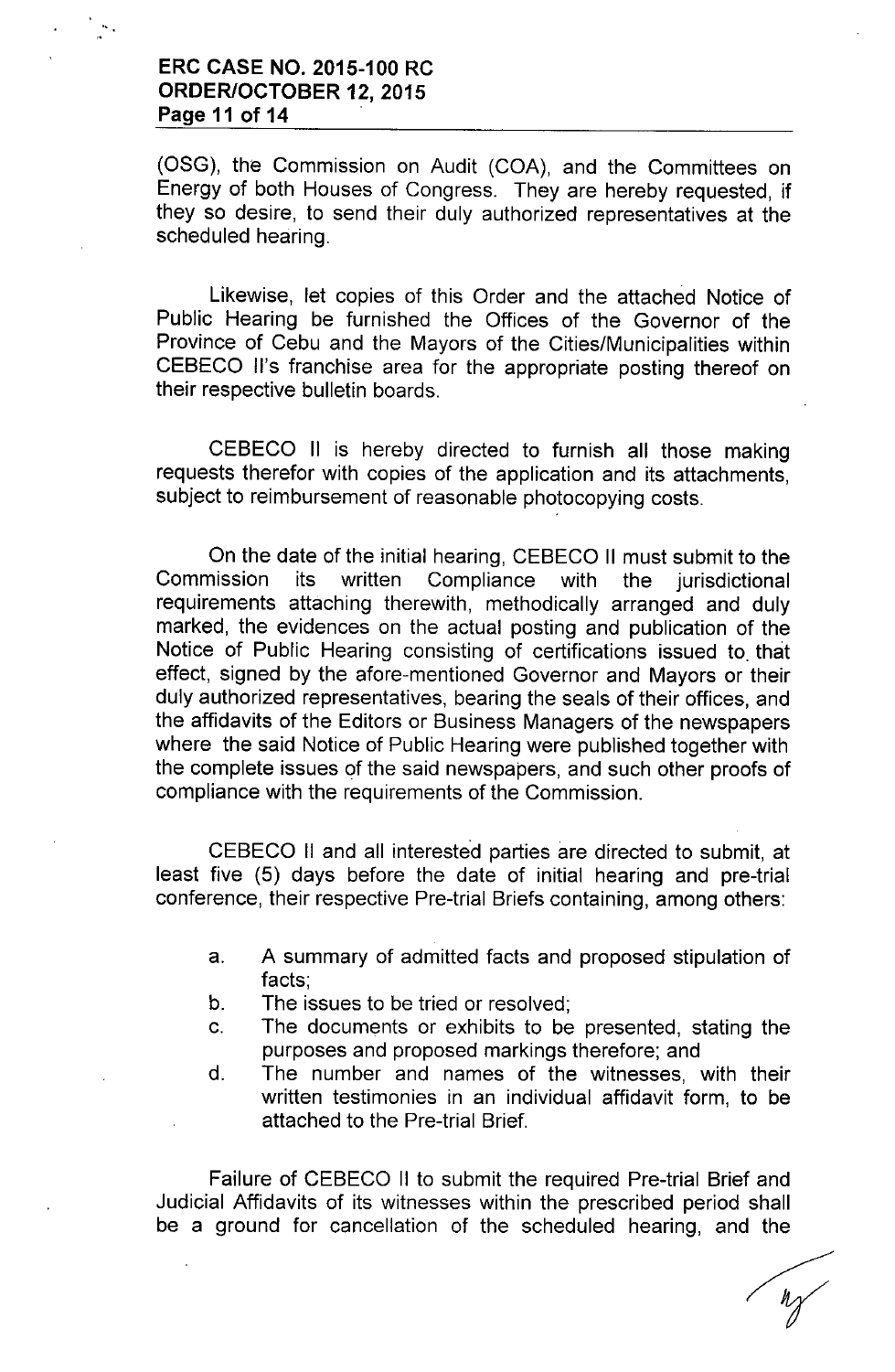### ERC CASE NO. 2015-100 RC ORDER/OCTOBER 12, 2015 Page 12 of 14

resetting of which shall be six (6) months from said date of cancellation.

As part of the pre-trial conference, CEBECO II must also be prepared to make an expository presentation of its application, aided by whatever communication medium that it may deem appropriate for the purpose, in order to put in plain words and explain, for the benefit of the consumers and other concerned parties, what the application is all about and the reasons and justifications being cited in support thereof.

#### SO ORDERED.

Pasig City, October 12, 2015.

FOR AND BY AUTHORITY OF THE COMMISSION:

 $\overline{\phantom{a}}$  -  $\overline{\phantom{a}}$  $\frac{1}{\sqrt{1-\frac{1}{1-\frac{1}{1-\frac{1}{1-\frac{1}{1-\frac{1}{1-\frac{1}{1-\frac{1}{1-\frac{1}{1-\frac{1}{1-\frac{1}{1-\frac{1}{1-\frac{1}{1-\frac{1}{1-\frac{1}{1-\frac{1}{1-\frac{1}{1-\frac{1}{1-\frac{1}{1-\frac{1}{1-\frac{1}{1-\frac{1}{1-\frac{1}{1-\frac{1}{1-\frac{1}{1-\frac{1}{1-\frac{1}{1-\frac{1}{1-\frac{1}{1-\frac{1}{1-\frac{1}{1-\frac{1}{1-\frac{1}{1-\frac{1}{1-\frac{1}{1-\frac{1}{1-\$ JOSE VICENTE B. SALAZAI ENTE B. SALAZAF<br>Chairman *g* 

,'ERC- *, Office o/the Chairman*

*: 1IIIill!I~IIIIII~!llmlllllllm~lm~~IIi~*  $-1.2015 - 015 - 00721$ 

BBXNJS.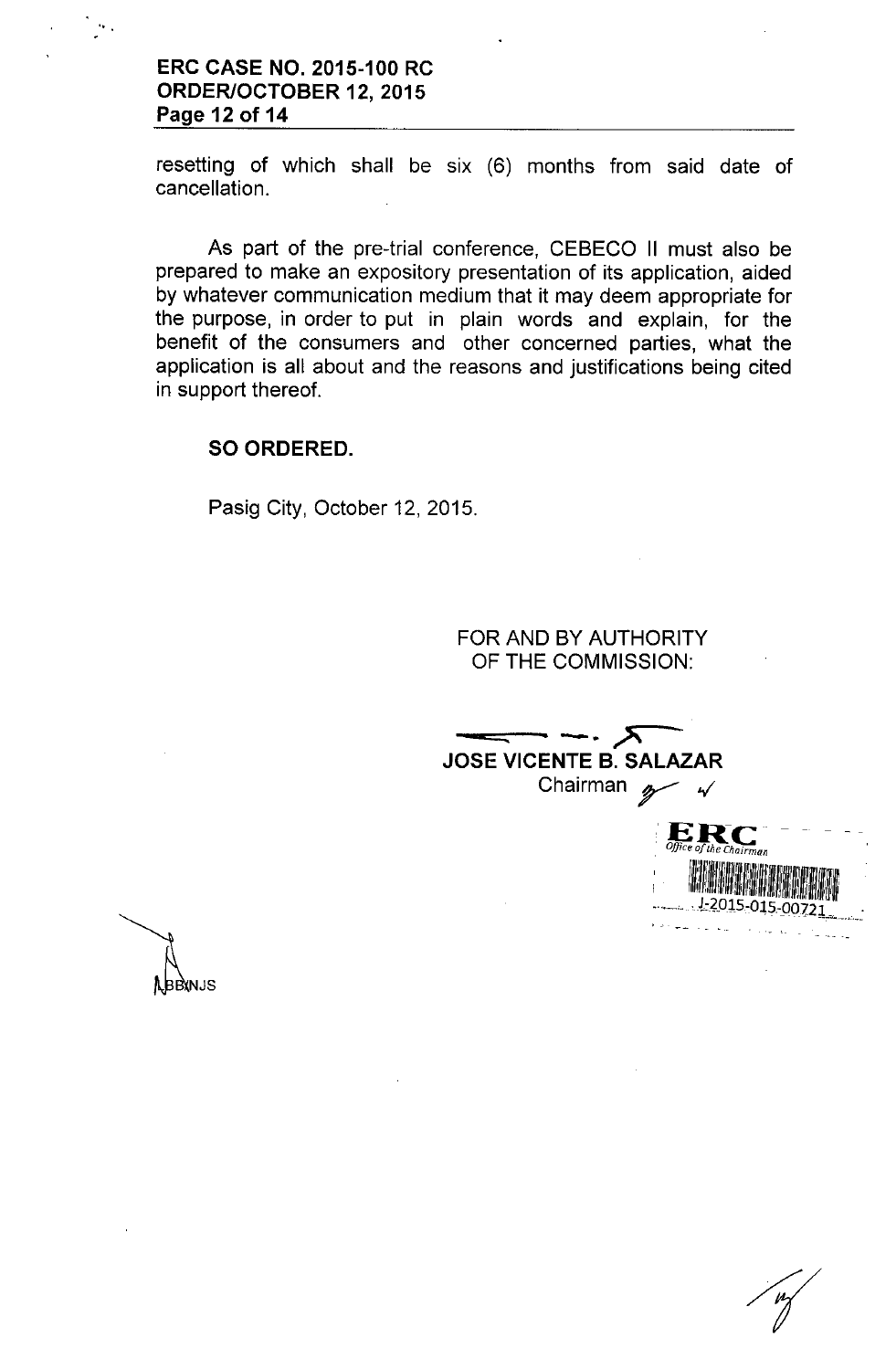### Copy Furnished:

 $\mathbf{r}$ 

- 1. A.C. GAVIOLA LAW OFFICE Counsel for CEBECO II Rm. 203, 2/F Crown Plaza Building 3<sup>rd</sup> Ave., North Reclamation, Cebu City
- 2. CEBU II ELECTRIC COOPERATIVE, INC. (CEBECO II) Bito-on, Dumanjug, Cebu
- 3. THE OFFICE OF THE SOLICITOR GENERAL 134 Amorsolo Street, Legaspi Village City of Makati 1229
- 4. THE COMMISSION ON AUDIT Commonwealth Avenue Quezon City 1121
- 5. THE SENATE COMMITTEE ON ENERGY GSIS Building, Roxas Boulevard Pasay City 1307
- 6. THE HOUSE COMMITTEE ON ENERGY Batasan Hills, Quezon City 1126
- 7. OFFICE OF THE PRESIDENT OF PCCI Philippine Chamber of Commerce and Industry (PCCI) 3<sup>rd</sup> Floor, ECC Building, Sen. Gil Puyat Avenue Makati City
- 8. Office of the City Mayor Bogo City, Cebu
- 9. Office of the City Mayor Danao City, Cebu
- 10. Office of the Municipal Mayor Borbon, Cebu
- 11. Office of the Municipal Mayor Carmen, Cebu
- 12. Office of the Municipal Mayor Catmon, Cebu